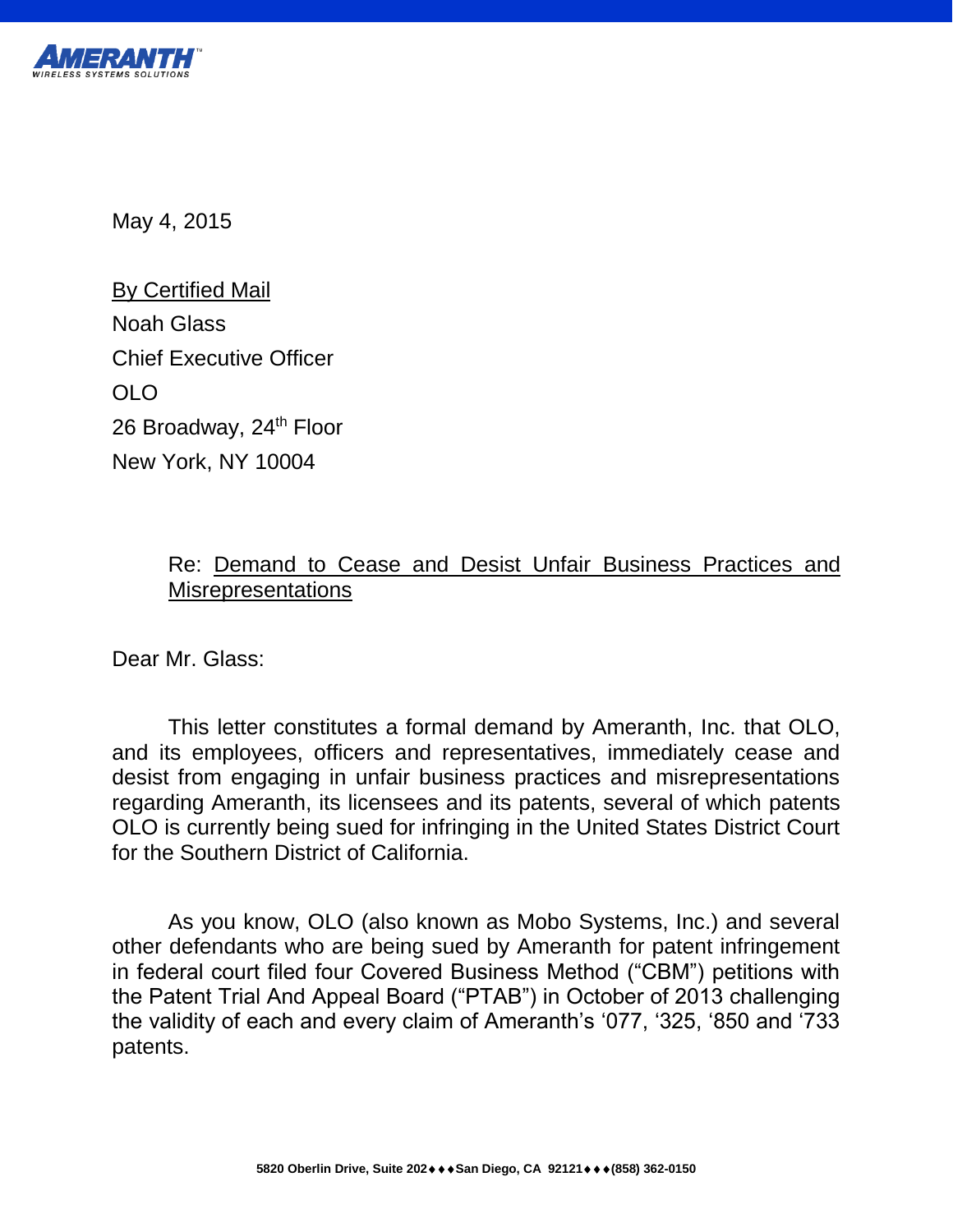These CBM proceedings were finally concluded in March of 2015. Claims from each of every one of Ameranth's #4 patents were confirmed to be valid by the USPTO PTAB, including all the claims of Ameranth's '077 patent, claims 12-16 of the '850 patent, claims 11-15 of the '325 patent, and claims 3, 6-9, 11, and 13-16 of the '733 patent. These include multiple patent claims that Ameranth is suing OLO for infringing, including all of the data synchronization claims of Ameranth's '325, '850 and '077 patents practiced by OLO and the menu generation claims of the '077 patent.

For some time, Ameranth has been hearing reports and rumors that OLO has attempted to unfairly compete for restaurant customers' online and mobile ordering business against on-line ordering companies licensed by Ameranth, and that OLO has been doing so by misrepresenting that Ameranth's patents have been invalidated and that such restaurant customers therefore should not be concerned about infringement of the patents. Ameranth has now received documented proof of such misrepresentations and unfair business practices by OLO, confirming the accuracy of the previous reports of OLO's misconduct.

Attached to this letter please find a copy of an email sent, just last week on April 29, 2015, by OLO Sales Director (and OLO's #4 employee), Juan George to Scott Scherer and Rich Hope of Jersey Mike's entitled "Patent Update." Jersey Mike's is a customer of Splick-It, and both Splick-It and Jersey Mike's are licensees of Ameranth entitled to use Ameranth's patented online and mobile ordering technology.

In his email, which was a blatant attempt to disparage Ameranth and Splick-it and to disrupt the existing business relationship between Splick-It and Jersey Mike's and to seek to win the Jersey Mike's business away from Splick-It for OLO, Mr. George made the following gross misrepresentations:

> As a follow-up to our exchange back in August when Jersey Mike's elected to renew it's [sic] contract with splick-it, I wanted to follow up with you on the latest on Olo's patent litigation.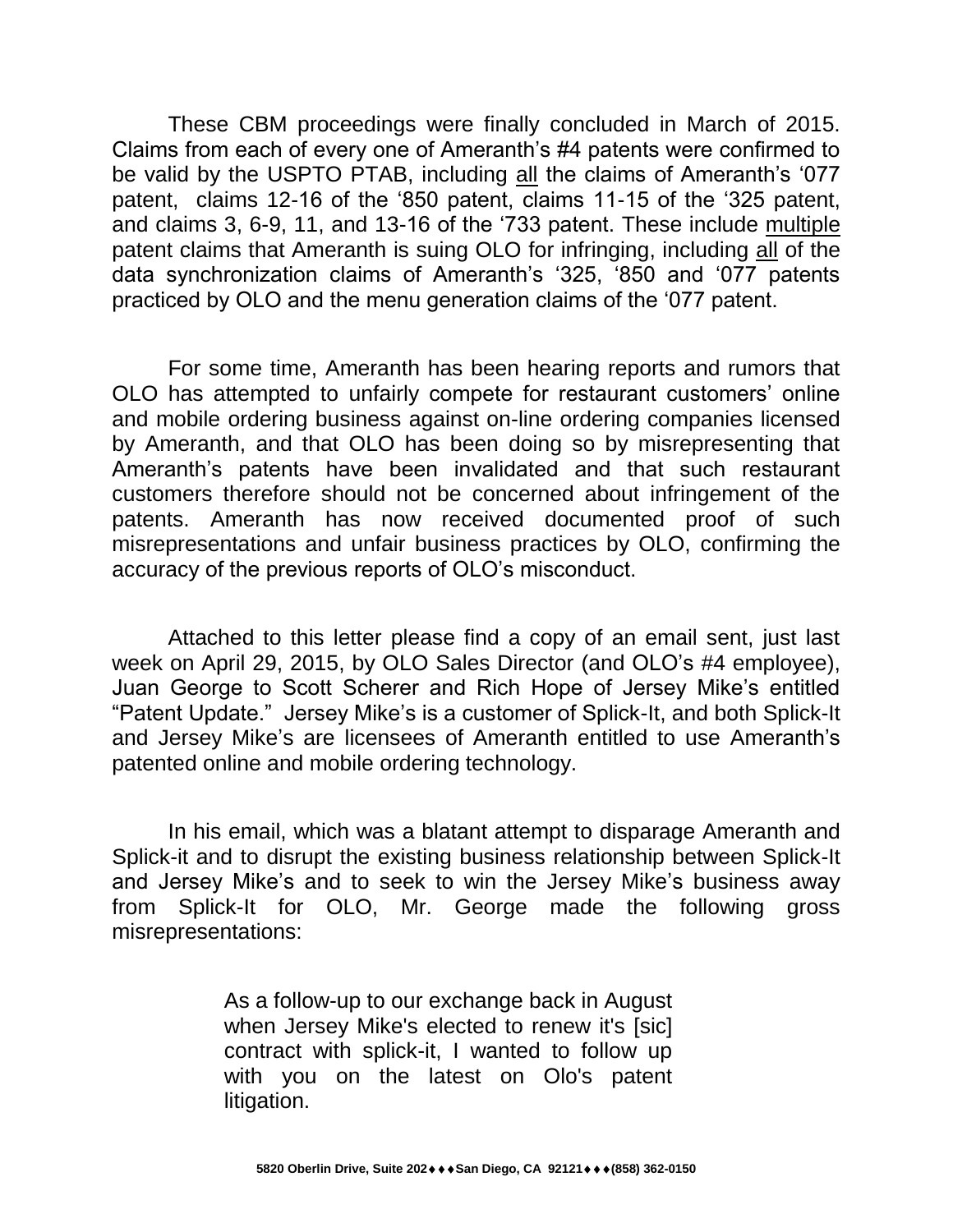All the Ameranth patent claims that we were being sued over and that have been ruled on by the PTAB (Patent Trademark Appeals Board) [have been invalidated](http://t.strk02.email/e1t/c/5/f18dQhb0S7lC8dDMPbW2n0x6l2B9nMJW7t5XX43LQ4p0W7gbCbv5v0zwxW1q0JJx56dT46f9jdHRM02?t=http%3A%2F%2Fwww.prnewswire.com%2Fnews-releases%2Fameranth-inc-completes-its-victory-over-defendants-attempts-to-invalidate-its-21st-century-data-synchronization-patents-in-the-uspto-300054909.html&si=4621933049020416&pi=9362f292-656d-4d51-dba1-de360a24c3e6) – they are no longer patents. There are a few yet to be ruled on and Ameranth can appeal, but this is a clear indicator of the validity and a step in the right direction. In addition, you may (or may not) find this recent piece from HBO's [John](http://t.strk02.email/e1t/c/5/f18dQhb0S7lC8dDMPbW2n0x6l2B9nMJW7t5XX43LQ4p0W7gbCbv5v0zwxW1q0JJx56dT46f9jdHRM02?t=http%3A%2F%2Ffortune.com%2F2015%2F04%2F20%2Fjohn-oliver-patent-trolls-hbo%2F&si=4621933049020416&pi=9362f292-656d-4d51-dba1-de360a24c3e6)  [Oliver's taking down of patent trolls](http://t.strk02.email/e1t/c/5/f18dQhb0S7lC8dDMPbW2n0x6l2B9nMJW7t5XX43LQ4p0W7gbCbv5v0zwxW1q0JJx56dT46f9jdHRM02?t=http%3A%2F%2Ffortune.com%2F2015%2F04%2F20%2Fjohn-oliver-patent-trolls-hbo%2F&si=4621933049020416&pi=9362f292-656d-4d51-dba1-de360a24c3e6) **enjoyable & enlightening. I certainly did.** (Emphasis added.)

Mr. George's representations are false and misleading in multiple material respects. Contrary to his statement, none of our patents have been 'invalidated' and it is entirely untrue that all the claims on which Ameranth is suing OLO for infringement have been invalidated. Only some of the claims of the '325 and '850 patents on which Ameranth sued OLO were invalidated by the PTAB (and even those are being appealed by Ameranth to the Federal Circuit to reverse what Ameranth believes was an incorrect ruling). Importantly, all of the claims of Ameranth's '077 patent for which OLO is being sued for infringement, and all of the 'data synchronization' claims of the '325 and '850 patents for which Ameranth is suing OLO, survived the CBM challenges and #38 claims were found to be valid by the PTAB, In fact our patents and claims are **strengthened, significantly**, by their having been reconfirmed as valid, by a panel of three Administrative Law Judges (ALJ's) - the highest authority within the USPTO. These claims are still very much being asserted against OLO for its infringement. (Ameranth did not sue OLO for infringement of the '733 patent.) Further, as you know, it only takes a single valid claim of one patent to be found to be infringed for OLO and its customers using OLO's infringing technology to be held liable for past and future damages to Ameranth. Yet further, Ameranth has additional patents pending with more than #100 claims pending their allowance.

That OLO would make such false representations to an existing Ameranth patent licensee (a fact that was clearly known to Mr. George and OLO) to seek to influence them to cease being an Ameranth licensee and a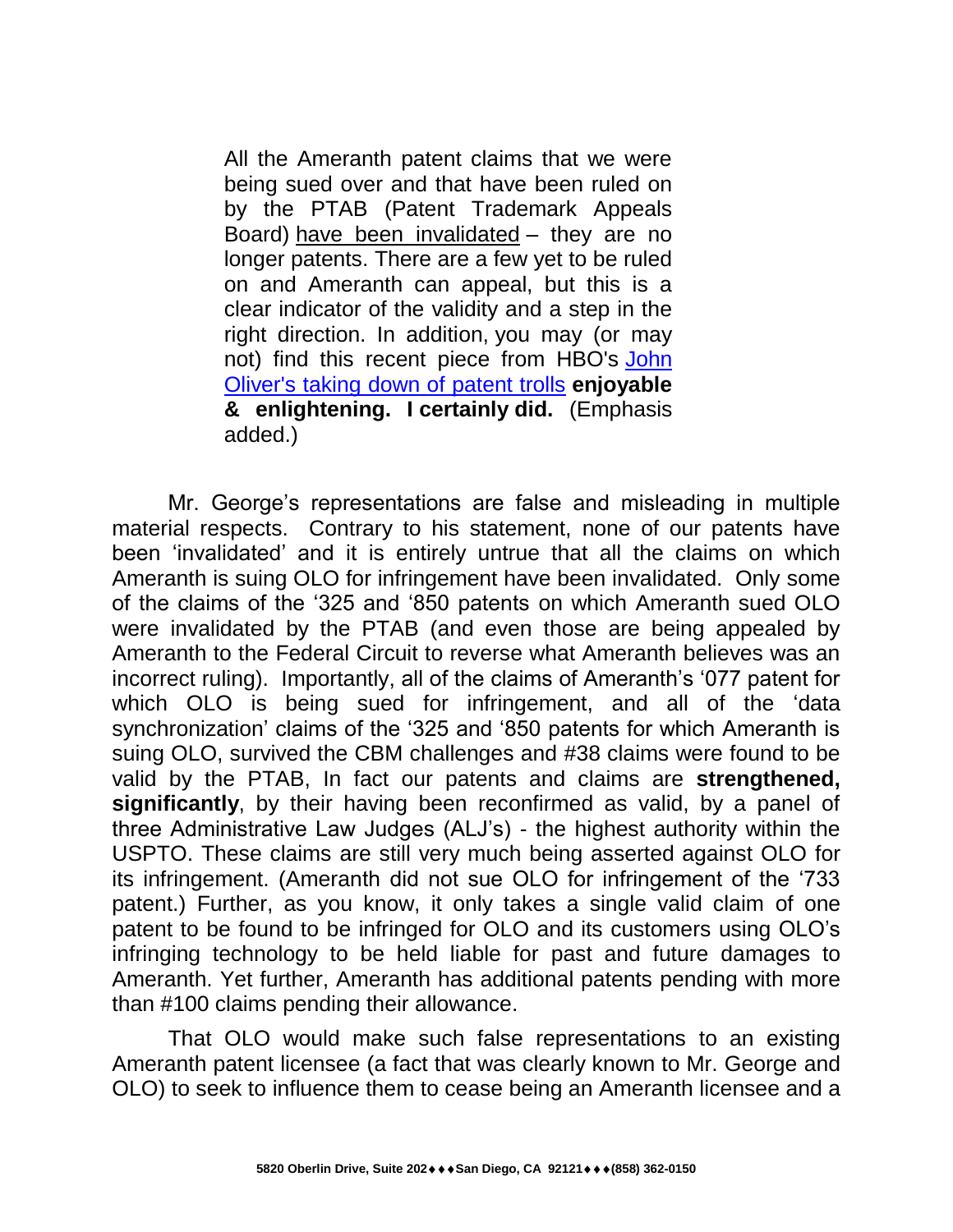customer of Splick-it is unethical and actionable by either Ameranth, Splickit or both.

Furthermore, Mr. George's insinuation that Ameranth is a "patent troll" is libelous, and likewise entirely false. Ameranth conceived, developed and first brought to market a number of innovative and **awardwinning** hospitality products for online/mobile ordering, reservation and table management, long before OLO even existed; thus in fact Ameranth is an industry trailblazer, and not a "troll." Companies like Taco Bell, which publicly licensed our patents entirely outside any litigation, prove these defamatory allegations false. Further, your company's conduct in the hospitality marketplace is becoming increasingly recognized and infamous. One needs only look deeper into the attached email string with Jersey Mike's to clearly see that OLO seeks to disrupt and interfere with the **existing** business relationships of your competitors, rather than competing fairly for new business, when new, competitive RFP's are issued.

Further, I have no doubt that if your company had actually invented anything, rather than merely replicating the innovations of others without license to do so, and OLO owned Ameranth's patents for online/mobile ordering, OLO would be enforcing them as aggressively as you malign Ameranth as an alleged 'troll' for doing so, and you would find the disrespect that your company and employees exhibit to our innovations, to our patents and to another entrepreneur, as disconcerting and offensive as I do.

Mr. George's misrepresentations on behalf of OLO constitute unfair business practices, wrongful interference with contract, wrongful interference with prospective economic relations, and fraud. Ameranth therefore demands that OLO, Mr. George, and all other OLO officers, employees and representatives immediately cease and desist from spreading such intentional falsehoods in the market place about Ameranth and its patents, and demands that written confirmation of the cessation of such unethical and unlawful practices be sent back to me at Ameranth no later than May 11, 2015.

Ameranth further demands that OLO correct these and any other misrepresentations made to any restaurant customers that OLO unfairly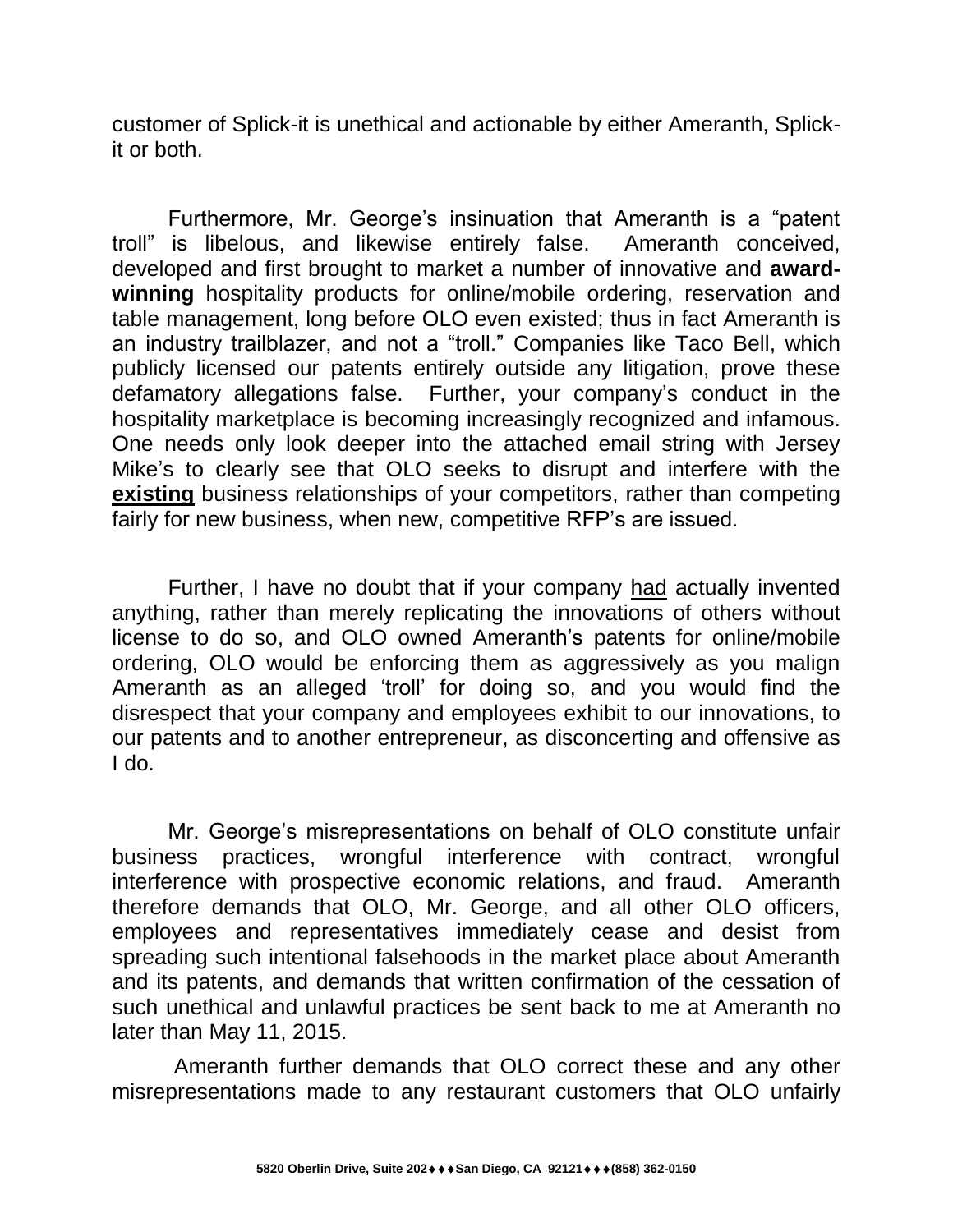won or are currently seeking to win, and confirm that you have done so, as well. If you fail to do so, and we learn of it, rest assured, we will take appropriate action.

I will await your timely response before pursuing any further actions.

Sincerely,

Neith R. Mollall

Keith McNally President

Enclosure: OLO E-mails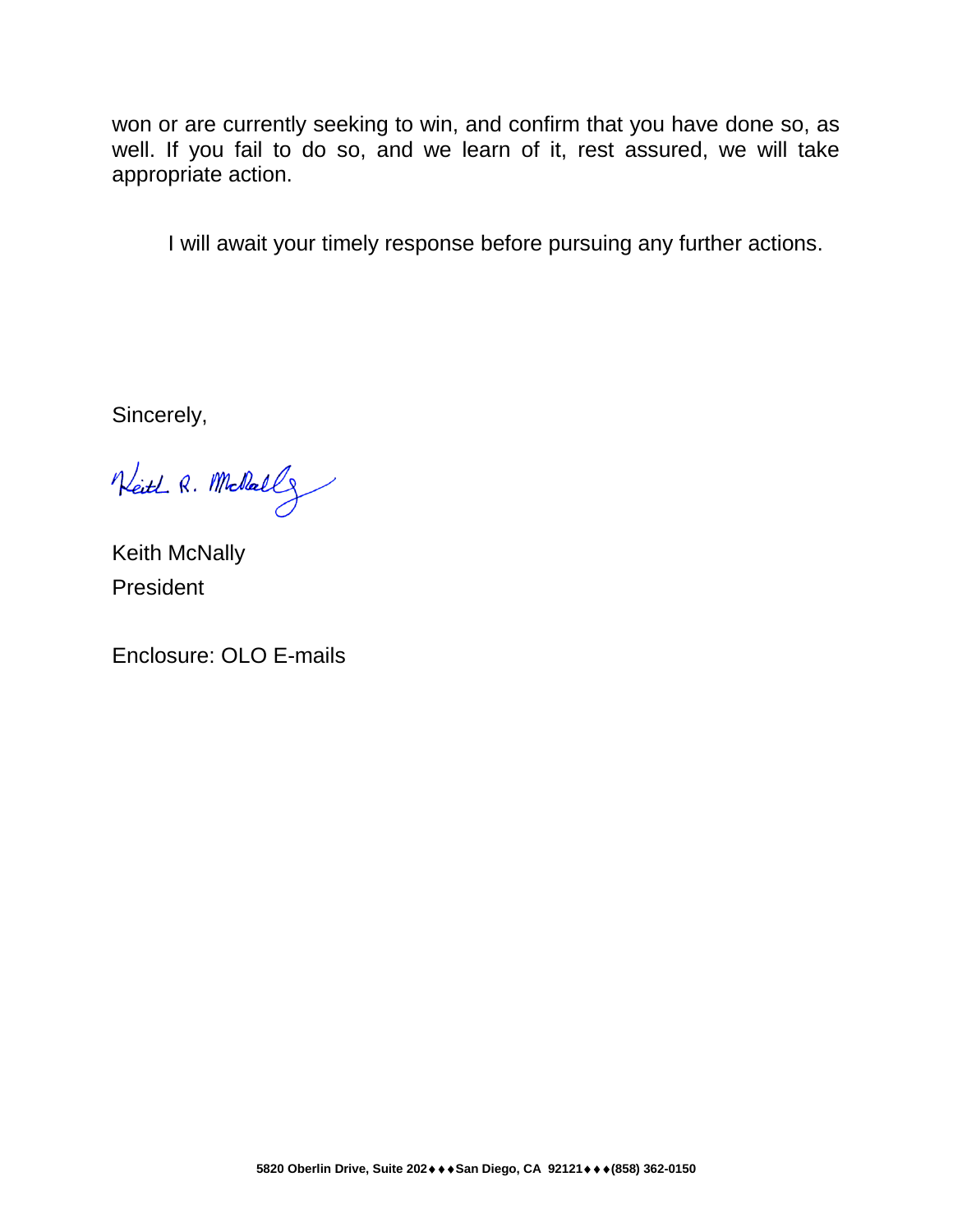# Enclosure – OLO E-mails

From: Juan George <<u>jgeorge@olo.com</u>> Sent: Wednesday, April 29, 2015 4:34 PM Subject: Patent Update: Olo: NRA Show? To: Scott Scherer [<sscherer@jerseymikes.com>](https://mail.ameranth.com/OWA/redir.aspx?C=f96d792590504231831d6a003ebe9890&URL=mailto%3asscherer%40jerseymikes.com) Cc: Rich Hope  $\langle$  chope @ jerseymikes.com>

\_\_\_\_\_\_\_\_\_\_\_\_\_\_\_\_\_\_\_\_\_\_\_\_\_\_\_\_\_

Hi Scott & Rich,

I hope this note finds you well – I was reminded to check-in with you after Brian Sommers tweeted an article written by Olo's Founder & CEO today:

#### **jerseymikebrian**

A "Moneyball" approach to restaurant real estate [http://t.co/wnnUrxJL3x](https://mail.ameranth.com/OWA/redir.aspx?C=f96d792590504231831d6a003ebe9890&URL=http%3a%2f%2ft.co%2fwnnUrxJL3x) via @SB\_Food @JGeo @NHglass #RestaurantRealEstate [4/29/15, 11:07 AM](https://mail.ameranth.com/OWA/redir.aspx?C=f96d792590504231831d6a003ebe9890&URL=http%3a%2f%2ft.strk02.email%2fe1t%2fc%2f5%2ff18dQhb0S7lC8dDMPbW2n0x6l2B9nMJW7t5XX43LQ4p0W7gbCbv5v0zwxW1q0JJx56dT46f9jdHRM02%3ft%3dhttps%253A%252F%252Ftwitter.com%252Fjerseymikebrian%252Fstatus%252F593431362939523073%26si%3d4621933049020416%26pi%3d9362f292-656d-4d51-dba1-de360a24c3e6)

As a follow-up to our exchange back in August when Jersey Mike's elected to renew it's contract with splick-it, I wanted to follow up with you on the latest on Olo's patent litigation.

All the Ameranth patent claims that we were being sued over and that have been ruled on by the PTAB (Patent Trademark Appeals Board) [have been invalidated](https://mail.ameranth.com/OWA/redir.aspx?C=f96d792590504231831d6a003ebe9890&URL=http%3a%2f%2ft.strk02.email%2fe1t%2fc%2f5%2ff18dQhb0S7lC8dDMPbW2n0x6l2B9nMJW7t5XX43LQ4p0W7gbCbv5v0zwxW1q0JJx56dT46f9jdHRM02%3ft%3dhttp%253A%252F%252Fwww.prnewswire.com%252Fnews-releases%252Fameranth-inc-completes-its-victory-over-defendants-attempts-to-invalidate-its-21st-century-data-synchronization-patents-in-the-uspto-300054909.html%26si%3d4621933049020416%26pi%3d9362f292-656d-4d51-dba1-de360a24c3e6) – they are no longer patents. There are a few yet to be ruled on and Ameranth can appeal, but this is a clear indicator of the validity and a step in the right direction. In addition, you may (or may not) find this recent piece from HBO's [John Oliver's taking down of patent](https://mail.ameranth.com/OWA/redir.aspx?C=f96d792590504231831d6a003ebe9890&URL=http%3a%2f%2ft.strk02.email%2fe1t%2fc%2f5%2ff18dQhb0S7lC8dDMPbW2n0x6l2B9nMJW7t5XX43LQ4p0W7gbCbv5v0zwxW1q0JJx56dT46f9jdHRM02%3ft%3dhttp%253A%252F%252Ffortune.com%252F2015%252F04%252F20%252Fjohn-oliver-patent-trolls-hbo%252F%26si%3d4621933049020416%26pi%3d9362f292-656d-4d51-dba1-de360a24c3e6)  [trolls](https://mail.ameranth.com/OWA/redir.aspx?C=f96d792590504231831d6a003ebe9890&URL=http%3a%2f%2ft.strk02.email%2fe1t%2fc%2f5%2ff18dQhb0S7lC8dDMPbW2n0x6l2B9nMJW7t5XX43LQ4p0W7gbCbv5v0zwxW1q0JJx56dT46f9jdHRM02%3ft%3dhttp%253A%252F%252Ffortune.com%252F2015%252F04%252F20%252Fjohn-oliver-patent-trolls-hbo%252F%26si%3d4621933049020416%26pi%3d9362f292-656d-4d51-dba1-de360a24c3e6) enjoyable & enlightening. I certainly did.

In any event, I understand this was a major concern of yours. Since August, Olo has brought on 1,450 sandwich shops representing 9 national/regional brands including Which Wich, Port of Subs & Capriotti's.. As it relates to [Splick.it,](https://mail.ameranth.com/OWA/redir.aspx?C=f96d792590504231831d6a003ebe9890&URL=http%3a%2f%2fSplick.it) we are approached regularly by clients seeking to upgrade.

If you're open to meeting, I'll be at the NRA show in Chicago from Friday - Monday. Alternatively, Olo's downtown NYC HQ is 1 hour & 32 minutes away from your offices and I'd be more than happy to come visit you.

My best, Juan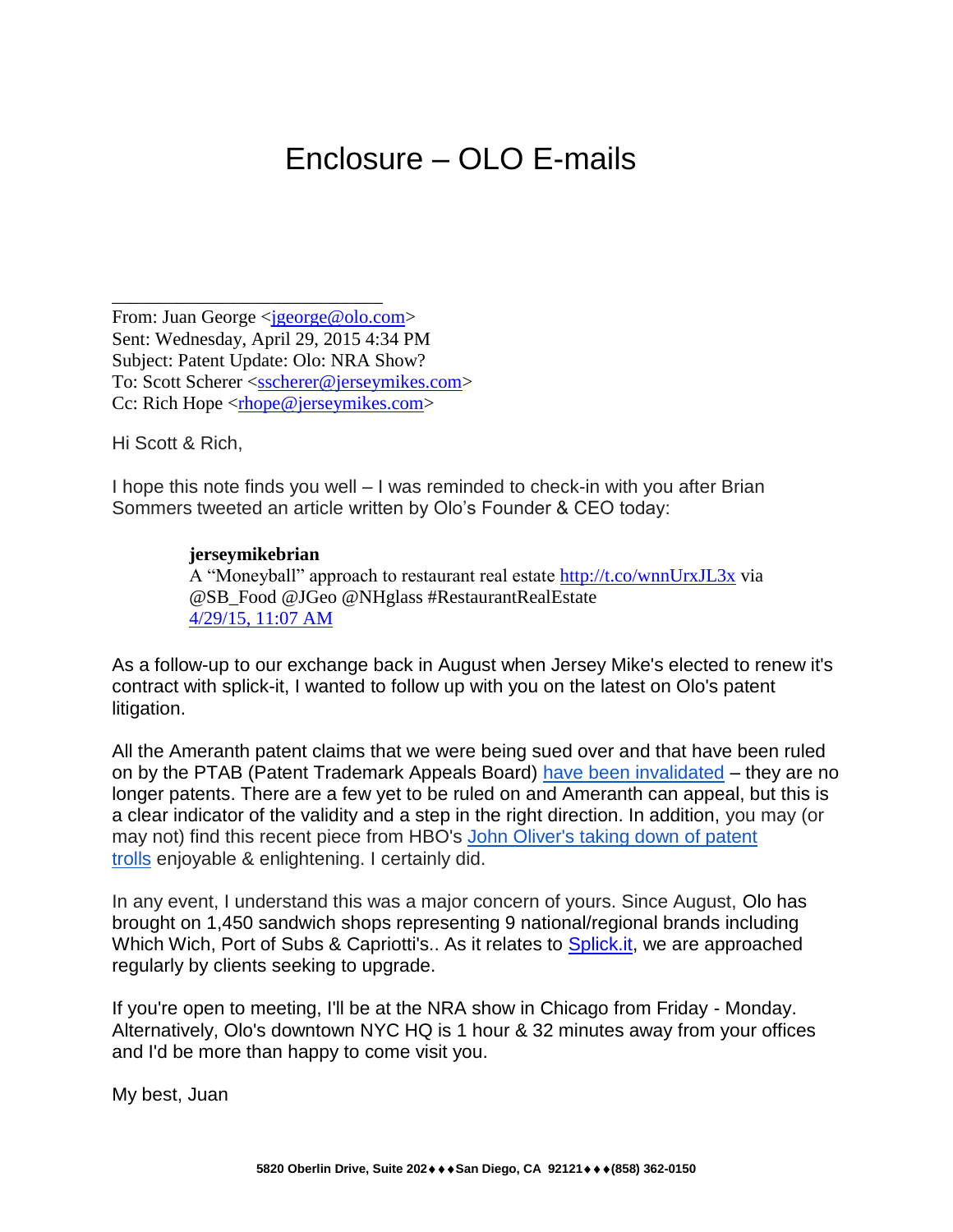On Sun, Aug 10, 2014 at 10:31 PM, Scott Scherer [<sscherer@jerseymikes.com>](https://mail.ameranth.com/OWA/redir.aspx?C=f96d792590504231831d6a003ebe9890&URL=mailto%3asscherer%40jerseymikes.com) wrote: Juan,

Thanks for reaching out but we renewed our contract with Splickit mainly because they licensed the required patents. We can do business with any company involved in litigation of Intellectual Property patents.

Have a nice night, Scott

#### Scott Scherer

Chief Information Officer Jersey Mike's Franchise Systems, Inc. 2251 Landmark Place | Manasquan, NJ 08736 Main| [732.223.4044](tel:732.223.4044) Cell | [732.245.1064](tel:732.245.1064)

[www.jerseymikes.com](https://mail.ameranth.com/OWA/redir.aspx?C=f96d792590504231831d6a003ebe9890&URL=http%3a%2f%2fwww.jerseymikes.com%2f)

This e-mail may contain confidential and/or privileged information. If you are not the intended recipient (or have received this e-mail in error) please notify the sender immediately and destroy this e-mail. Any unauthorized copying, disclosure or distribution of the material in this e-mail is strictly forbidden.

**From:** Juan George [\[jgeorge@olo.com\]](https://mail.ameranth.com/OWA/redir.aspx?C=f96d792590504231831d6a003ebe9890&URL=mailto%3ajgeorge%40olo.com) **Sent:** Sunday, August 10, 2014 10:22 PM **To:** Scott Scherer **Subject:** Olo: splick-it contract expiration?

Hi Scott.

This is Juan George, Sales Director @Olo. We spoke during the evaluation of online ordering providers in late 2012-early 2013 while JM was still with ONOSYS. Huge fan of the food & congrats on all of the growth!

As you head into 2015 budgeting season, I'm interested to learn A) when splick-it contract expires and B) if you would be open to meeting with Olo closer to the renewal date.

We are in conversations with another client using splick-it, and believe that Olo can alleviate some of the concerns Jersey Mike's may be having (e.g Group Ordering, Guest Checkout, etc.). Any guidance on timing of when we should follow up would be appreciated.

Thanks, -Juan

p.s. Here are pieces from **QSRWeb.com & [FastCasual.com](https://mail.ameranth.com/OWA/redir.aspx?C=f96d792590504231831d6a003ebe9890&URL=http%3a%2f%2fFastCasual.com)** published by Olo last week: